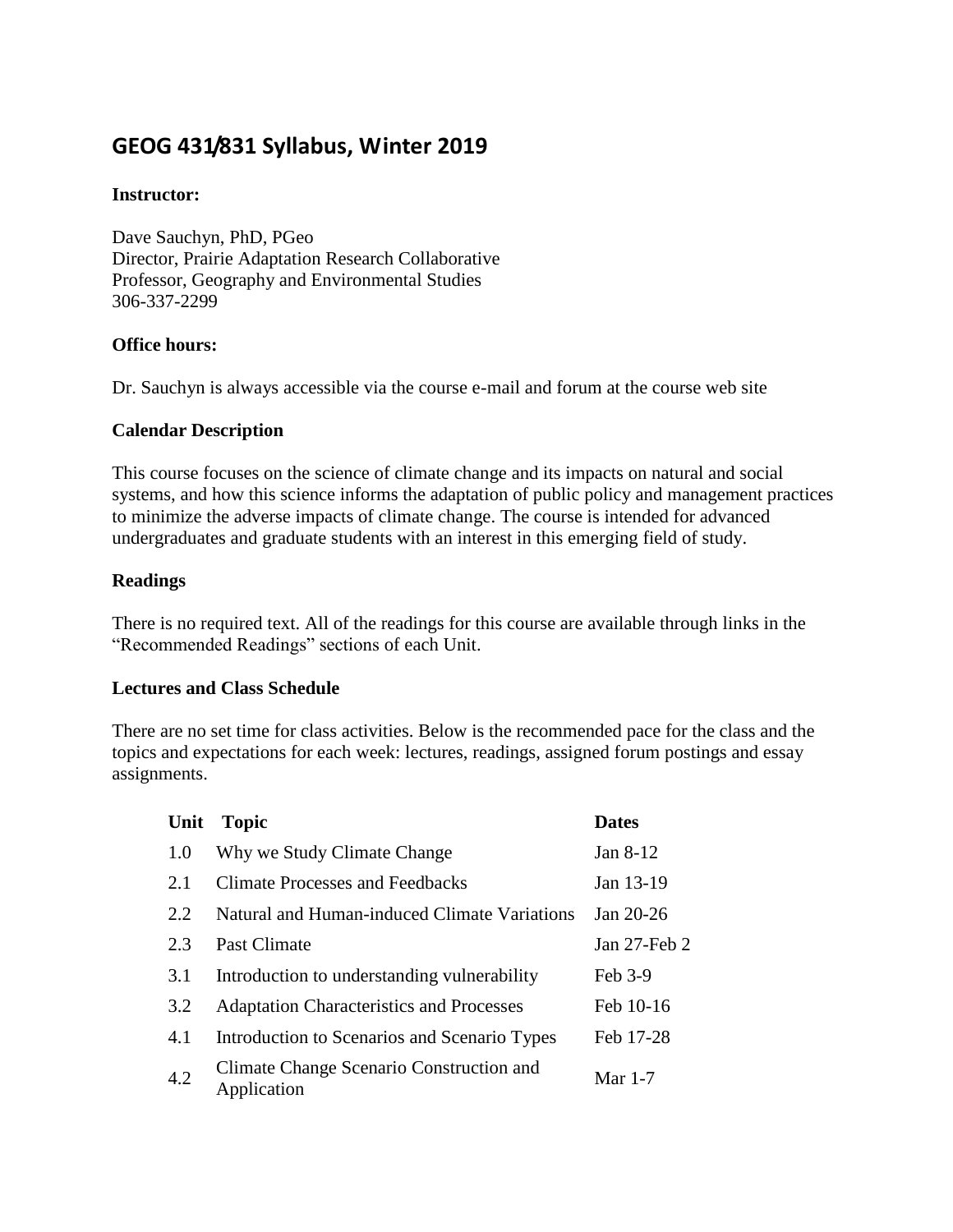| 4.3 | <b>Obtaining Finer Resolution Scenarios</b>       | Mar 8-14        |
|-----|---------------------------------------------------|-----------------|
| 5.1 | Assessing Impacts and Vulnerabilities             | Mar 15-20       |
| 6.1 | Global and National Impacts of Climate Change     | Mar 21-26       |
| 6.2 | <b>Terrestrial Ecosystems and Soil Landscapes</b> | Mar $27$ -Apr 1 |
| 6.3 | Agriculture                                       | Apr $2-6$       |
| 6.4 | <b>Water Resources</b>                            | Apr 7-11        |

| <b>Assignment</b>            | Percentage of<br><b>Total Mark</b> | Due Date      | <b>Expect Comments &amp; Mark by</b> |
|------------------------------|------------------------------------|---------------|--------------------------------------|
| <b>Forum Postings</b>        |                                    |               |                                      |
| Unit 1                       | 5%                                 | Jan 14        | Jan 21                               |
| Unit 2.2                     | 5%                                 | Jan 28        | Feb <sub>04</sub>                    |
| Unit 2.3                     | 5%                                 | Feb 04        | Feb 11                               |
| <b>Unit 3.2</b>              | 5%                                 | Feb 15        | Feb <sub>25</sub>                    |
| <b>Unit 4.2</b>              | 5%                                 | Mar 05        | <b>Mar 12</b>                        |
| <b>Unit 6.1</b>              | 5%                                 | Mar 21        | Mar 28                               |
| Unit 6.4                     | 0%                                 | Apr 09        | Apr 16                               |
| <u>Essays</u>                |                                    |               |                                      |
| <b>Unit 2.1</b>              | 5%                                 | Jan 21        | Jan 27                               |
| Unit 2.3                     | 5%                                 | Feb 08        | Feb 15                               |
| <b>Unit 4.1</b>              | 5%                                 | Feb 27        | Mar 06                               |
| <b>Unit 4.3</b>              | 5%                                 | <b>Mar 12</b> | <b>Mar 19</b>                        |
| <b>Unit 6.2</b>              | 5%                                 | Mar 28        | Apr 05                               |
| Unit 6.3                     | 5%                                 | Apr 03        | Apr 10                               |
| <b>Term Paper</b><br>Project | 40%                                | Apr 12        | Apr 24                               |
| <b>TOTAL</b>                 | 100%                               |               |                                      |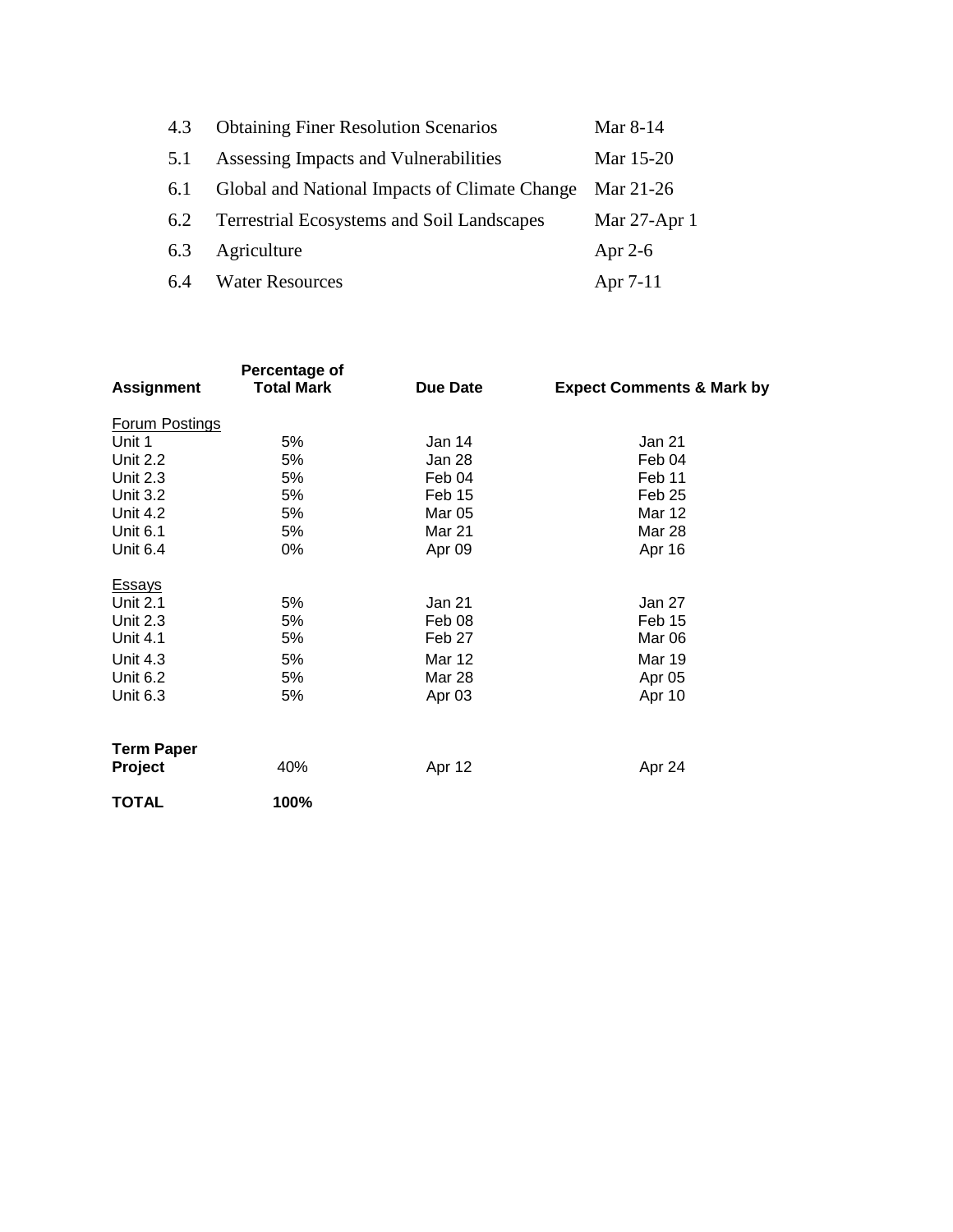## **Assessment of Essays and Term Paper:**

There are six essay assignments and one major term paper. The due dates are given above and on the course calendar. Before mid-semester, each student should provide an outline and description of their term paper project. The essays and term papers will be judged using similar criteria as outlined below:

| <b>Criteria</b>                                                      | 1. Below<br>Average<br>(Less than 5/10)                                                                          | 2. Average<br>$5 - 6/10$                                                                                                                   | 3. Above<br>Average<br>$7 - 8/10$                                                 | 4. Superior<br>$9 - 10/10$                                                                                               |
|----------------------------------------------------------------------|------------------------------------------------------------------------------------------------------------------|--------------------------------------------------------------------------------------------------------------------------------------------|-----------------------------------------------------------------------------------|--------------------------------------------------------------------------------------------------------------------------|
| <b>A.</b> A statement of<br>purpose/objectives,<br>problem (1 marks) | No clear<br>statement of<br>purpose,<br>objectives or<br>problem.                                                | Attempt to provide<br>an overview of the<br>project, but<br>objectives are not<br>explicit.                                                | Explicit<br>statement of<br>purpose,<br>objectives or<br>problem.                 | Very clear overview<br>and strong<br>statement of<br>purpose, objectives<br>or problem.                                  |
| <b>B.</b> Technical<br>accuracy (3 marks)                            | Technical<br>accuracy is<br>lacking with<br>repeated<br>instances of<br>statements that<br>are inaccurate.       | Some technical<br>accuracy is lacking.                                                                                                     | Information is<br>technically<br>accurate.                                        | Information is<br>technically accurate<br>and an<br>understanding to<br>the technical details<br>is apparent.            |
| C. Organization,<br>grammar, spelling (2<br>marks)                   | Poorly organized<br>- for example,<br>poor or no use of<br>heading - plus<br>grammatical and<br>spelling errors. | Fairly well<br>organized but some<br>weaknesses in the<br>presentation - for<br>example<br>redundancy or use<br>of unnecessary<br>phrases. | Well organized,<br>with few<br>grammatical<br>errors and<br>redundant<br>phrases. | A clear concise and<br>well organized<br>presentation.<br>Apparent that the<br>text has been<br>edited several<br>times. |
| <b>D.</b> Use of sources,<br>referencing (1 marks)                   | Sources not given<br>or properly<br>referenced.                                                                  | References cited<br>but not in every<br>case where existing<br>material is used.                                                           | Sources are<br>properly<br>referenced.                                            | A thorough use and<br>proper referencing<br>of sources.                                                                  |
| <b>E.</b> Use of illustrations<br>and examples<br>(1)<br>mark)       | No illustrations or<br>examples.                                                                                 | Some illustrations<br>or examples but not<br>used effectively.                                                                             | Good use of<br>illustrations and<br>examples.                                     | Very good use of<br>clearly presented<br>illustration and<br>examples.                                                   |
| <b>F.</b> Achieving the<br>purpose/objectives (2<br>marks)           | Purpose or<br>objectives (if<br>stated) were not<br>achieved.                                                    | Stated purpose or<br>objectives were<br>partly achieved.                                                                                   | Stated purpose<br>or objectives<br>were mostly<br>achieved.                       | Stated purpose or<br>objectives were<br>achieved                                                                         |

#### **Assessment Rubric – Essays and Term Paper**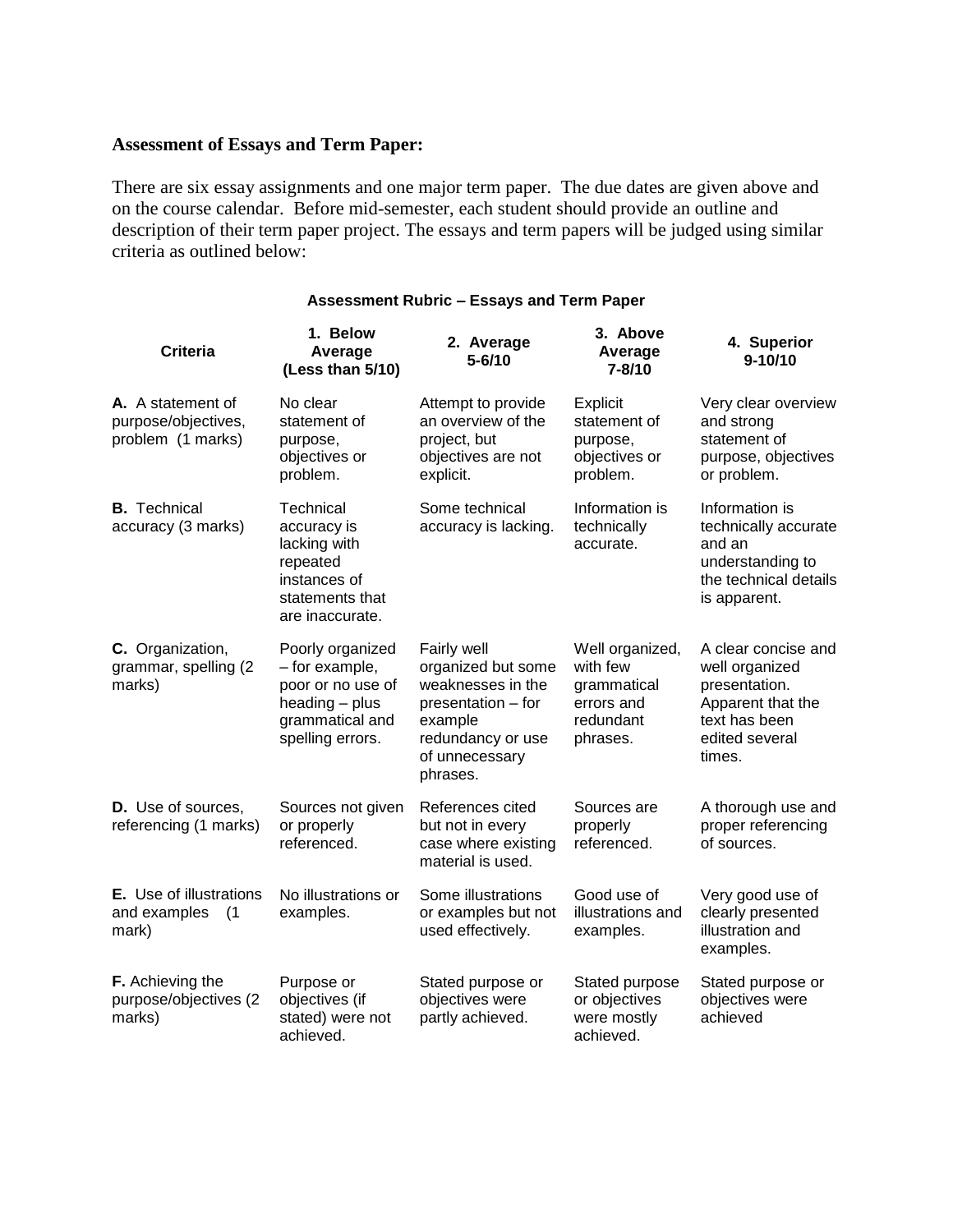### **Forum Postings**

Each Unit of the course, except Unit 5, requires that you post assignments to the Forum. "Postings" refer to Forum entries. They will be based on information from readings and web sites and responses to other students' postings. The posting of a forum assignments does not mean an end to discussion on that topic. When the due date is past for posting the assignment, that folder will be locked, but during the following week, short responses to other students' postings should be submitted using the topic "Responses to Forum Postings".

## **Evaluation of Forum Postings**

This work, worth 30% of your final grade, is due at regular intervals throughout the semester as indicated above and on the course calendar. Forum postings will be assessed as follows:

Marks will **not** be assigned based on how many times you post to the Discussions Board. Rather I am looking for thoughtful, analytical postings that encourage others to participate and interact – for example by posing questions for further discussion. I want evidence that you read and thought about the assigned material and the postings of your classmates, and are not simply stating your own point of view. Not every entry will have the following features, but over the entire course, I would expect to see evidence of the following. Higher marks will be assigned to postings that:

- 1. reflect the readings/topics for discussion
- 2. are well thought out and analytical in nature
- 3. enable others to participate in the discussion of the topic
- 4. ask questions of others or respond to questions asked
- 5. do not simply agree with the opinions of others without justification
- 6. extend what others have written about, and
- 7. provide a new idea, a new way of thinking about the concept.

In addition, the discussion of postings may also be used to share websites, graphics, or on-line readings related to course content. The following scheme will be used as a marking guide: